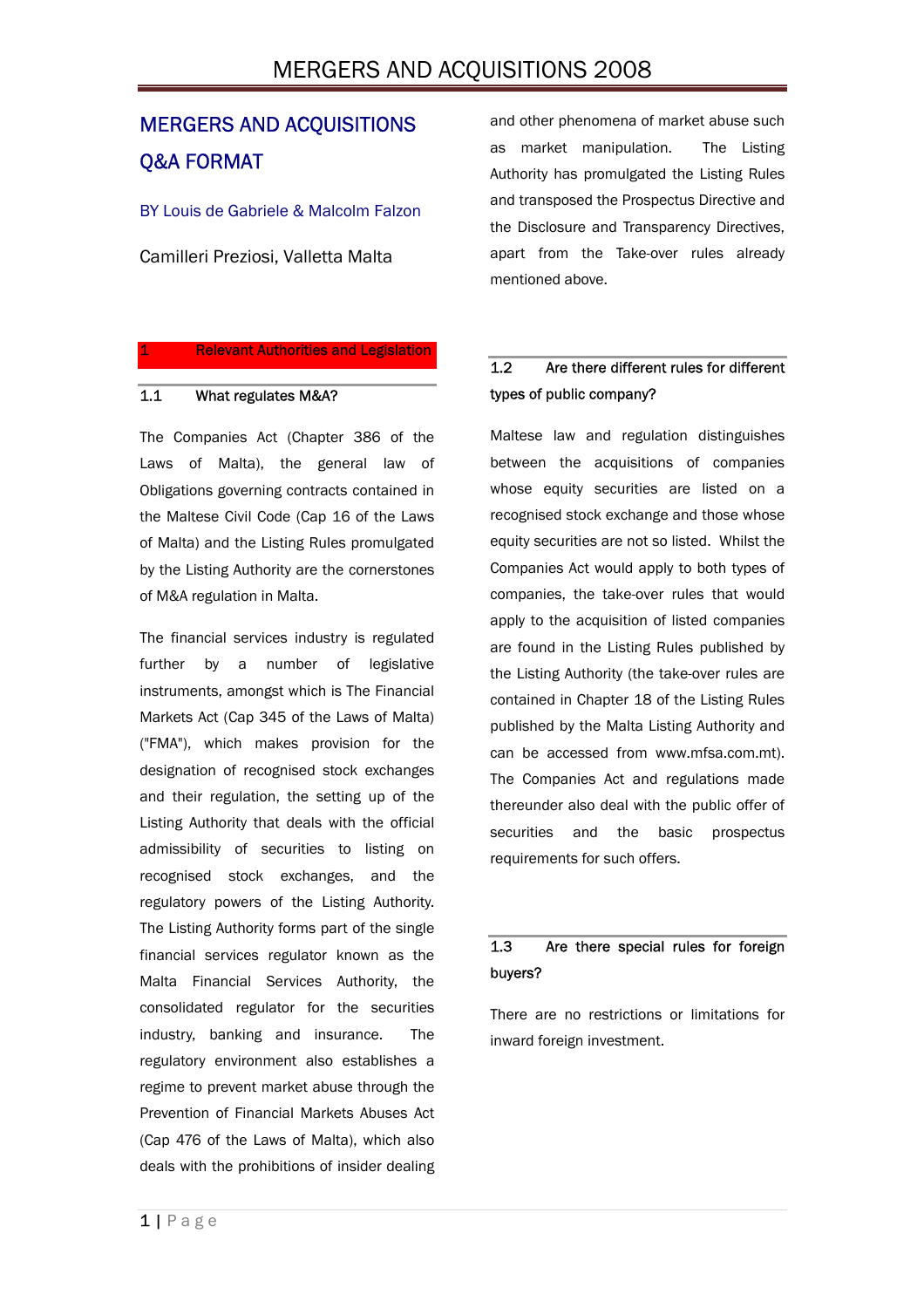## 1.4 Are there any special sector-related rules?

Apart from general anti-trust filings that may be required in terms of the Regulations on Control of Concentrations 2002 (regulations issued in terms of the Competition Act, 1994 Cap. 379 of the Laws of Malta) for the purpose of transposing into Maltese law Council Regulation (EC) No. 139/2004 of 20 January 2004 on the Control of Concentrations Between Undertakings, 2004), depending on the sector of industry where the target company may be authorised to undertake business, regulatory consents may be required. Typically, regulatory consent will be required in the case of targets that are licensed by a regulatory authority; for instance, companies licensed as credit or financial institutions under the Banking Act (Chapter 371 of the Laws of Malta) and/or Financial Institutions Act (Chapter 376 of the Laws of Act), or licensed operators under either of the Investment Services Act (Chapter 370 of the laws of Malta), the Insurance Business Act (Chapter 403 of the Laws of Malta, the Insurance Intermediaries Act (Chapter 487 of the Laws of Malta)), the Trust and Trustees Act (Chapter 331 of the Laws of Malta or the Special Funds (Regulation) Act (Chapter 450 of the Laws of Malta)).

## 1.5 What are the principal sources of liability?

In the case of companies whose securities are listed and traded on a regulated market these risks, although manageable, would normally be more far reaching than in the case of the acquisition of private companies or public companies whose shares are not publicly traded. The major risk, as in any M&A transaction, would be the unguarded contact with shareholders of the Company, sometimes the result of the overzealousness of bidders or their advisers. The principles of the maintenance of a fair market and equality of shareholder treatment that permeates the listing rules for companies admitted to listing on a recognised exchange in Malta render this a risk area for allegations of market manipulation and/or insider trading.

#### **Mechanics of Acquisition**

# 2.1 What alternative means of acquisition are there?

Clearly, different transactions require different methods of approach. A substantial number of Maltese listed companies have a core shareholding that is held by one or more families traditionally at the forefront of entrepreneurial activity in Malta. Whilst such groups of shareholders would retain overall control of the company being invested in, the public float in most instances would be in the region of 25 per cent of a company's total issued share capital. This can have two opposing effects. If there is the agreement or consent of the controlling shareholder then an acquisition of control becomes an easier task whilst trying to acquire control in any other manner would be almost impossible. Acquisitions can take either the form of overall control or by taking a large enough equity stake through subscription by bringing the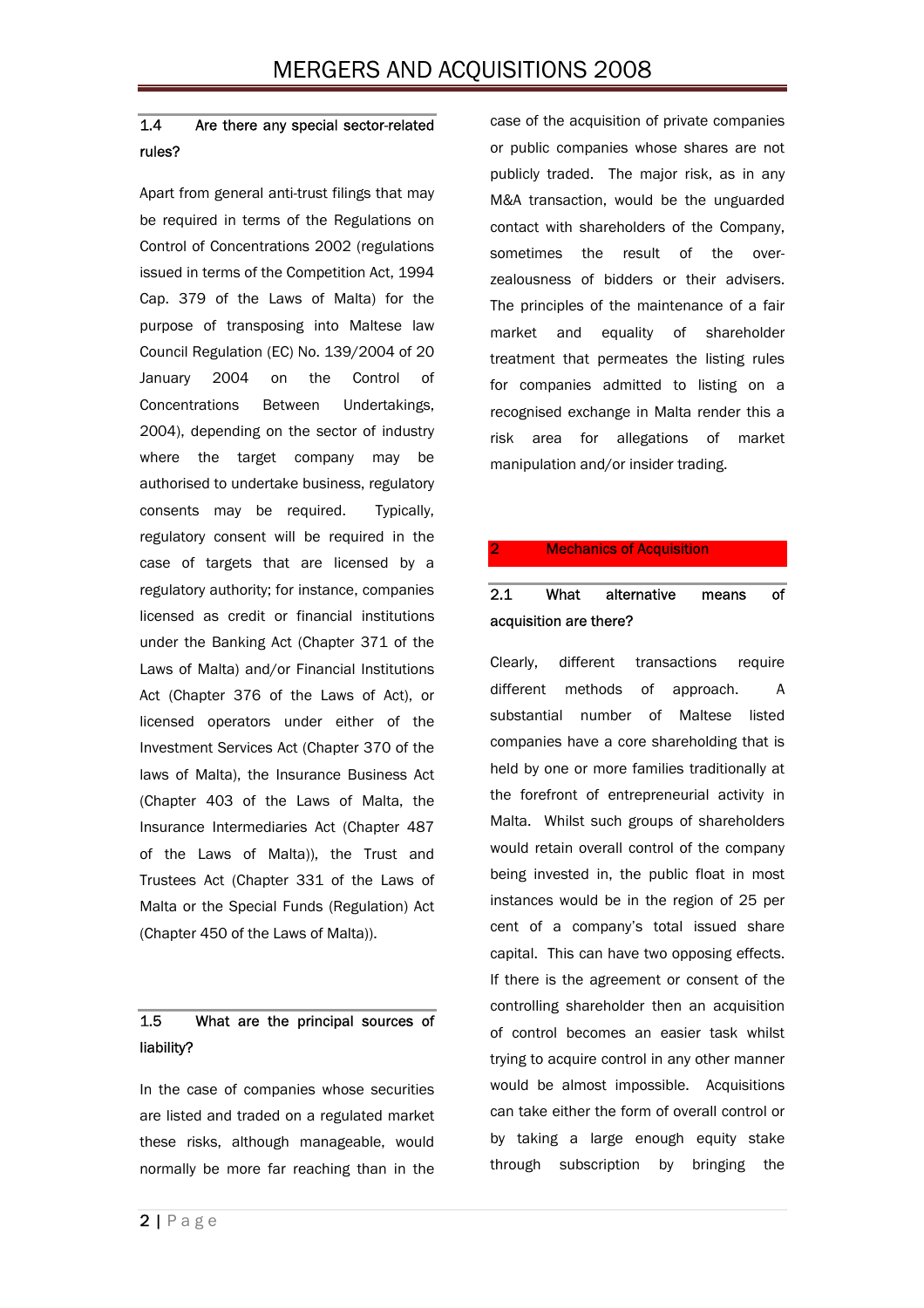company within a joint control situation. Mergers have not been a common occurrence in the Maltese market. Reverse takeovers are also possible.

The takeover of more closely knit companies not having their shares publicly traded on a regulated market are by far more common in Malta. These would normally take the form of outright acquisitions, whether by way of an acquisition of shares in the target or by way of asset acquisitions. In most cases the transaction structures are driven by tax efficiency considerations which allows for creative and innovative transaction structuring.

#### 2.2 What advisers do the parties need?

Depending on the type and scale of the transaction and on its complexity it is typical for there to be at least three sets of advisers, with each of the buyers, the sellers and the Company having its own advisers. These would normally include investment bankers (always present on the buy side), accountants and the legal advisers. In instances where the sellers are small public shareholders the role of the company and its directors becomes more significant so that it is the company and its directors that would be advising the public shareholders, who would not be acting as one front and would therefore not have their own advisers.

#### 2.3 How long does it take?

There is no blueprint for how long an acquisition may take, but again depending on the type, scale and complexity of the transaction it would typically last between six to nine months. In terms of the Listing Rules, the timetable for an open offer must be approved by the Recognised Investment Exchange on which the issuer's securities are listed and traded.

#### 2.4 What are the main hurdles?

Assuming a negotiated acquisition with a controlling shareholder, where control of the target will be acquired through the acquisition of one or just a few shareholders already exercising control over the target, the main hurdles would include first obtaining the approval in a general meeting of shareholders to provide the relative data and information to the prospective purchasers to enable them to undertake their own due diligence. In terms of the Listing Rules, where there is a proposed transaction for at least 10 per cent of the issued share capital of a listed company shareholder approval is necessary to provide confidential information to enable a *bona fide* offeror to make or to confirm a bid and any such information can only be provided under terms of confidentiality.

Once this hurdle is surmounted the next is the preparation of the data room and due diligence materials that will lead into the negotiation of the commercial terms of the deal and the preparation of documentation. In the event that the target is a regulated company, regulatory approval may also become necessary, apart from appropriate anti-trust filings. If negotiations are successful and the deal is closed, with the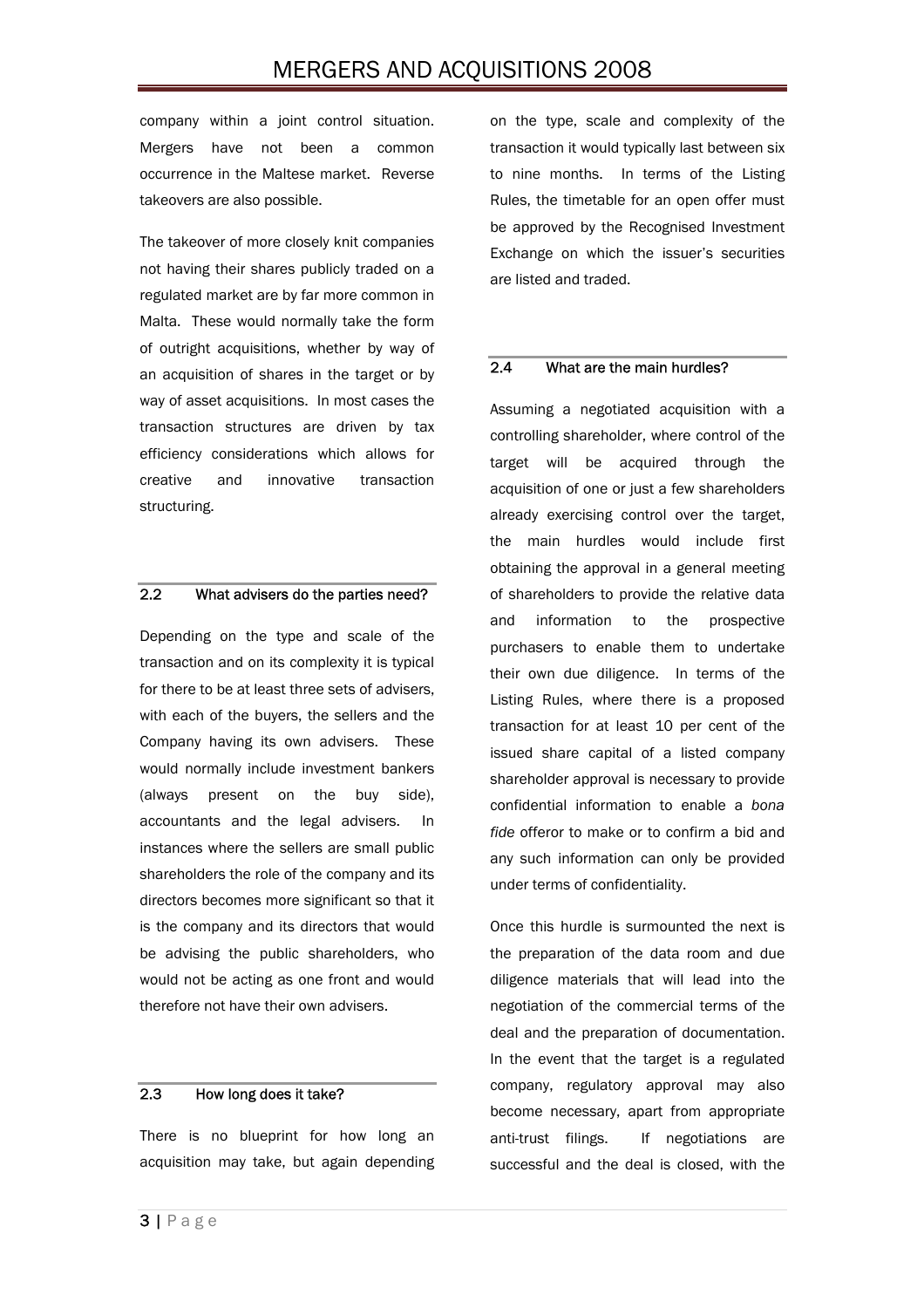new owners obtaining control of the target, then within 7 days of acquiring control the offeror has to announce its intention to launch a mandatory bid to the remaining shareholders. No mandatory bid would be required in the event that control is acquired by a bidder following a voluntary bid made to all shareholders.

# 2.5 How much flexibility is there over deal terms and price?

There is a level of flexibility in the process. However, the fundamental principle remains the equality of treatment of shareholders and the listing rules provide clear guidance on the offer price that should be made to the remaining shareholders. Indeed, listing rule 18.8, which requires a mandatory bid to be made, expressly requires that bid to be made at the *equitable price.* Rules 18.38 to 18.40 then determine how the equitable price is to be established.

The equitable price to be paid for securities is the highest price determined by the following criteria:

- the price offered for the security should not be below the weighted average price of the security or the security transactions made on a Recognised Investment Exchange during the previous six months;
- the price offered for the security should not be below the highest price paid for the security by the offeror or persons acting in concert with the offeror during the previous six months;
- the price offered for the security should not be below the weighted average price paid for the security by the offeror or persons acting in concert with the offeror during the previous six months;
- the price of the security should not be lower than ten percent below the weighted average price of the security within the previous ten trading days.

In addition, if after the bid has been announced and before the offer closes for acceptance, the offeror or any person acting in concert with him purchases securities that are priced higher than the offer price, the offeror shall increase his offer so that it is not less than the highest price paid for the securities acquired.

## 2.6 What differences are there between offering cash and other consideration?

In terms of the Maltese Listing Rules a bid can be made either for cash or for other securities or a combination of both; however, in all instances a shareholder must be offered a full cash alternative. In view of this latter alternative there are no significant differences between the processes.

## 2.7 Do the same terms have to be offered to all shareholders?

In the context of a mandatory bid the same terms are to be offered to all shareholders.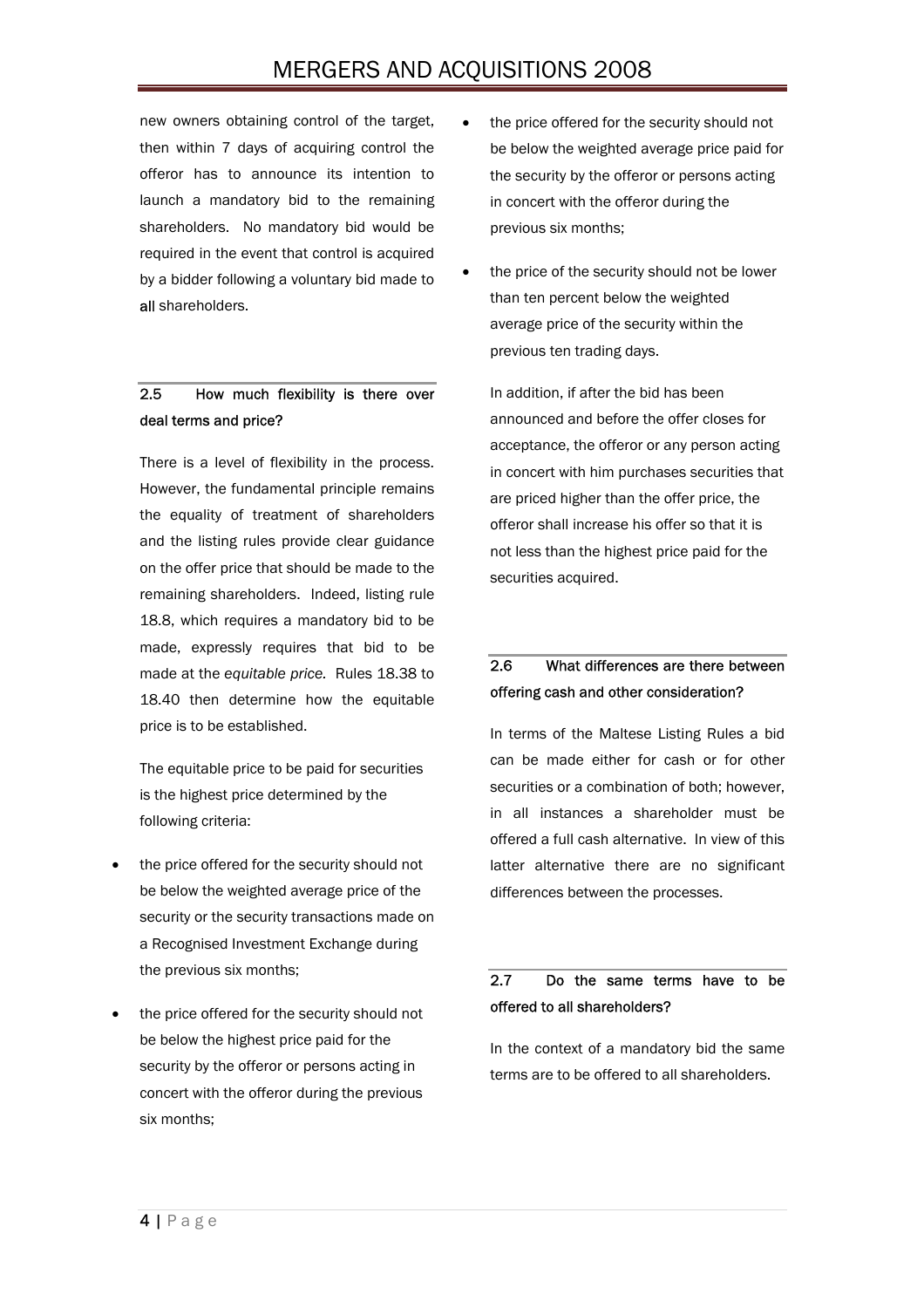### 2.8 Are there any limits on agreeing terms with employees?

Provision is made for a consultative process with employees or their representatives, including the declaration by an offeror in the offer document of any strategy that it may have for employment in the target and the impact that the acquisition may have on employees and employment. Any limits relative to the shedding of employees or any change to the terms and conditions of employment are, however, to be determined by labour and employment legislation.

#### 2.9 What documentation is needed?

Until such time as control is acquired from one or more shareholders, share purchase agreements may and normally will be required. If it is intended that control is to be acquired through a general but voluntary bid to all shareholders or once control has been acquired and a mandatory bid is to be launched, the offeror has to prepare and offer documentation to shareholders containing the terms of the offer and the intentions of the offeror for the business of the target. This is the principal document that is necessary in the context of a mandatory bid. The offer document should also contain a report by an independent expert that would report to shareholders on the consideration offered whether that is in the form of securities, cash or a combination of both. The opinion of the directors with respect to the offer being made is also another material document that would be required to be made publicly available.

### 2.10 Are there any special accounting procedures?

There are no special accounting procedures other than those prescribed in accordance with the International Financial Reporting Standards. A recent amendment to the Companies Act introduced the possibility of merger accounting in relation to the share premium account in the context of a takeover. In terms of this amendment, the provisions of the Companies Act regulating the maintenance of a share premium account shall not apply when the company issuing shares ("the issuing company") has secured at least an eighty per cent equity holding in another company in pursuance of an arrangement providing for the allotment of equity securities in the issuing company on terms that the consideration for the shares allotted is to be provided:

(*a*) by the issue or transfer to the issuing company of equity securities in the other company; or

(*b*) by the cancellation of any such shares not held by the issuing company.

#### 2.11 What are the key costs?

Typically, the principal costs involved are:

- (a) financial advisers' fees;
- (b) legal counsel fees;

(c) fees of accountants and other professional advisers;

(d) marketing and PR costs; and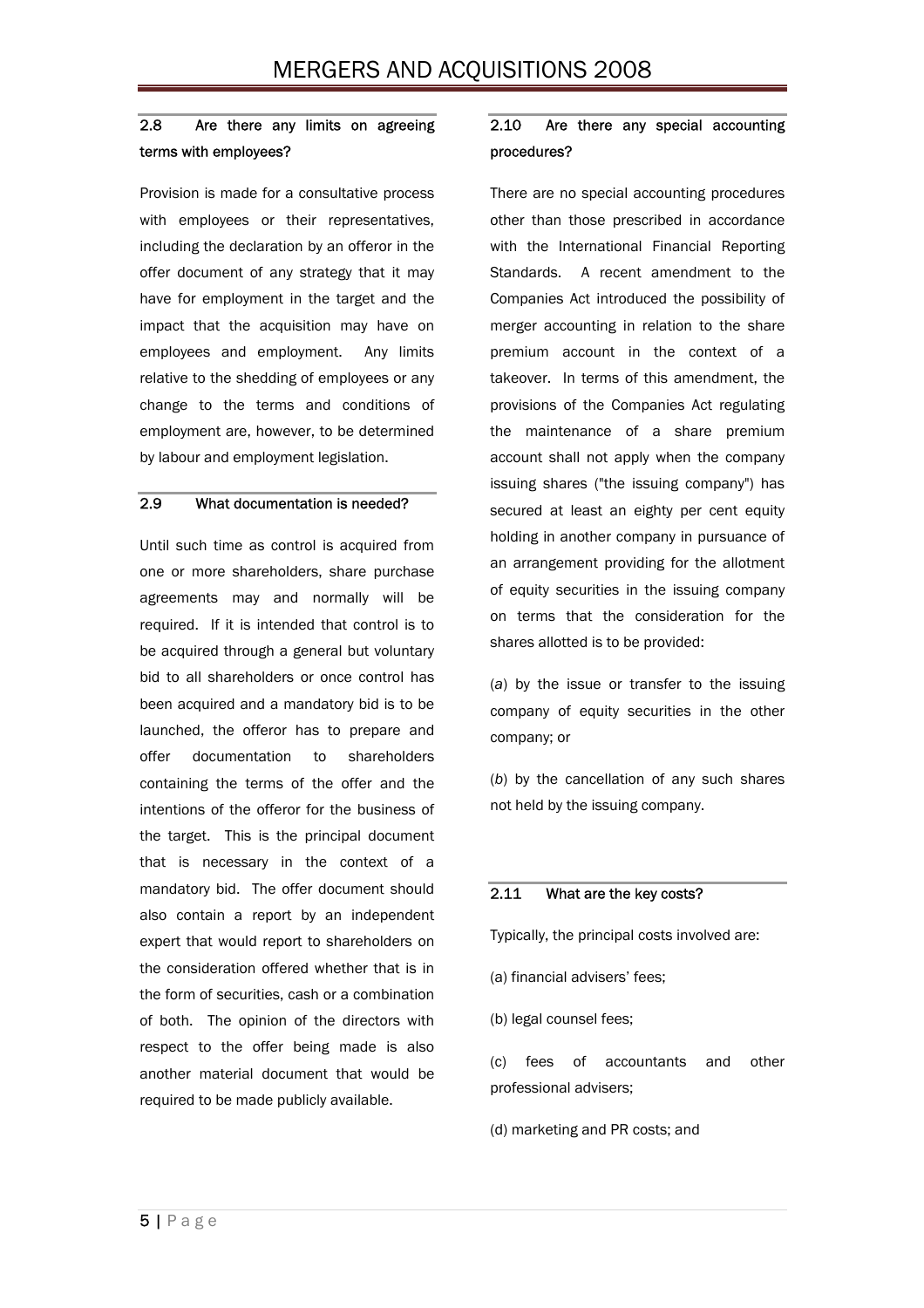(e) printing, mailing and other administrative costs.

### 2.12 What consents are needed?

Apart from the approval by the shareholders of the target company, the main consents which would be required are regulatory and anti-trust approvals.

## 2.13 What levels of approval or acceptance are needed?

In terms of the Listing rules a bidder would only be able to squeeze-out minority shareholders upon acquiring 90 per cent of the target's issued share capital.

#### 2.14 When is the consideration settled?

The time at which settlement of the consideration shall take place is normally determined in the offer document.

#### **Friendly or Hostile**

### 3.1 Is there a choice?

There are no legal or regulatory impediments to hostile bids. The Directors of a target however cannot generally take any defensive action that is calculated to an offer being frustrated or that could effectively deny the shareholders of an opportunity to decide on the merits of an offer. However, it would be possible for the directors to take such defensive tactics if the shareholders in general meeting approve the proposed action or if such action is taken pursuant to

some contractual obligation of the target entered into prior to the offer having been made or for reasons unrelated to the offer and with the approval of the Listing Authority.

#### 3.2 How relevant is the target board?

The target board is required to set out its opinion to the shareholders and to draw up and make available to the public a document setting out its opinion of the bid and the reasons on which it is based. Once these opinions are published, it will be a matter for the shareholders to determine the outcome of the offer.

#### 3.3 Does the choice affect process?

The process would only be marginally affected in the case of a hostile bid which would still require the full process to take its course and the publication of an offer circular to all shareholders. Whilst the offer in these circumstances would be encountered by a negative opinion of the directors to the shareholders, ultimately it is the general meeting of shareholders that would decide whether to accept the offer.

#### **Information**

### 4.1 What information is available to a buyer?

In a hostile bid, the only information available to the bidder will be information that is publicly available. A target board that provides information to one bidder that it considers desirable may be forced to divulge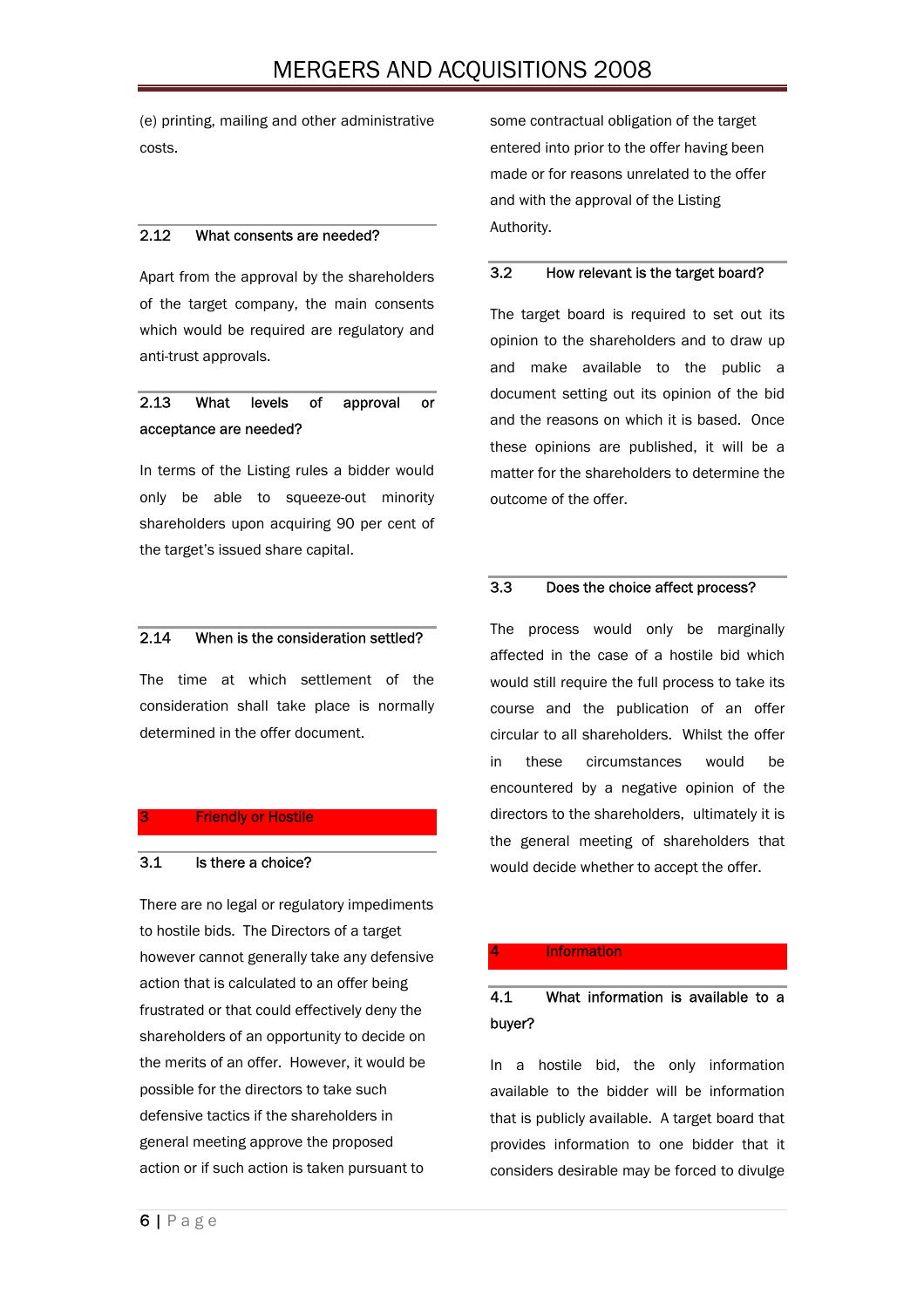information to others, who may include its competitors.

#### 4.2 Is negotiation confidential?

Negotiations may be conducted confidentially. However, in terms of the Listing Rules the board of the target is under the obligation to notify the Malta Financial Services Authority (the "MFSA") without delay upon becoming aware that any person intends to: (i) acquire directly or indirectly a controlling interest in the target; (ii) increasing directly or indirectly an existing holding which is not a controlling interest but which results in that person acquiring a controlling interest in the target; (iii) reducing, directly or indirectly, a controlling interest so as to cause it to cease to be a controlling interest; or (iv) or divesting itself, directly or indirectly, of a controlling interest.

### 4

Further to the disclosures required as in question 4.2 above, there are no specific requirements regarding disclosure of information about prior negotiations or transfer of information between the bidder and the target.

## 4.4 What if the information is wrong or changes?

The law provides little protection for the bidder if the information available to the buyer is wrong or changes. The Listing Rules do not provide for an option to revise, withdraw or declare void a bid on the basis of it having made reliance upon incomplete or false information on the target.

The offeror may revise a bid in order to increase an existing component to the consideration, to add a cash component to the consideration, or to extend the time allowed for the acceptance of a bid (but not beyond the maximum permitted ten weeks). A bid may only be withdrawn or declared void, with the authorisation of the Listing Authority, if there are competing bids and the offeror decides to withdraw his bid or where a condition of the bid announced in the offer document is not fulfilled or otherwise in exceptional circumstances.

The Companies Act affords some level of protection against the risk of the target's directors acting carelessly or in bad faith in the run up to an acquisition. There is, in fact, the possibility of seeking redress against any director or expert answerable for wilful or negligent misconduct in the preparation and the implementation of the amalgamation, or otherwise in the performance of his duties. Such director or expert, if found guilty, would be liable for all damages occasioned to any shareholder of any of the amalgamating companies as a consequence of his misconduct.

#### **Stakebuilding**

## 5.1 Can shares be bought outside the offer process?

Subject to any required disclosures having been made (see question 5.2 below), shares can be bought outside the offer process.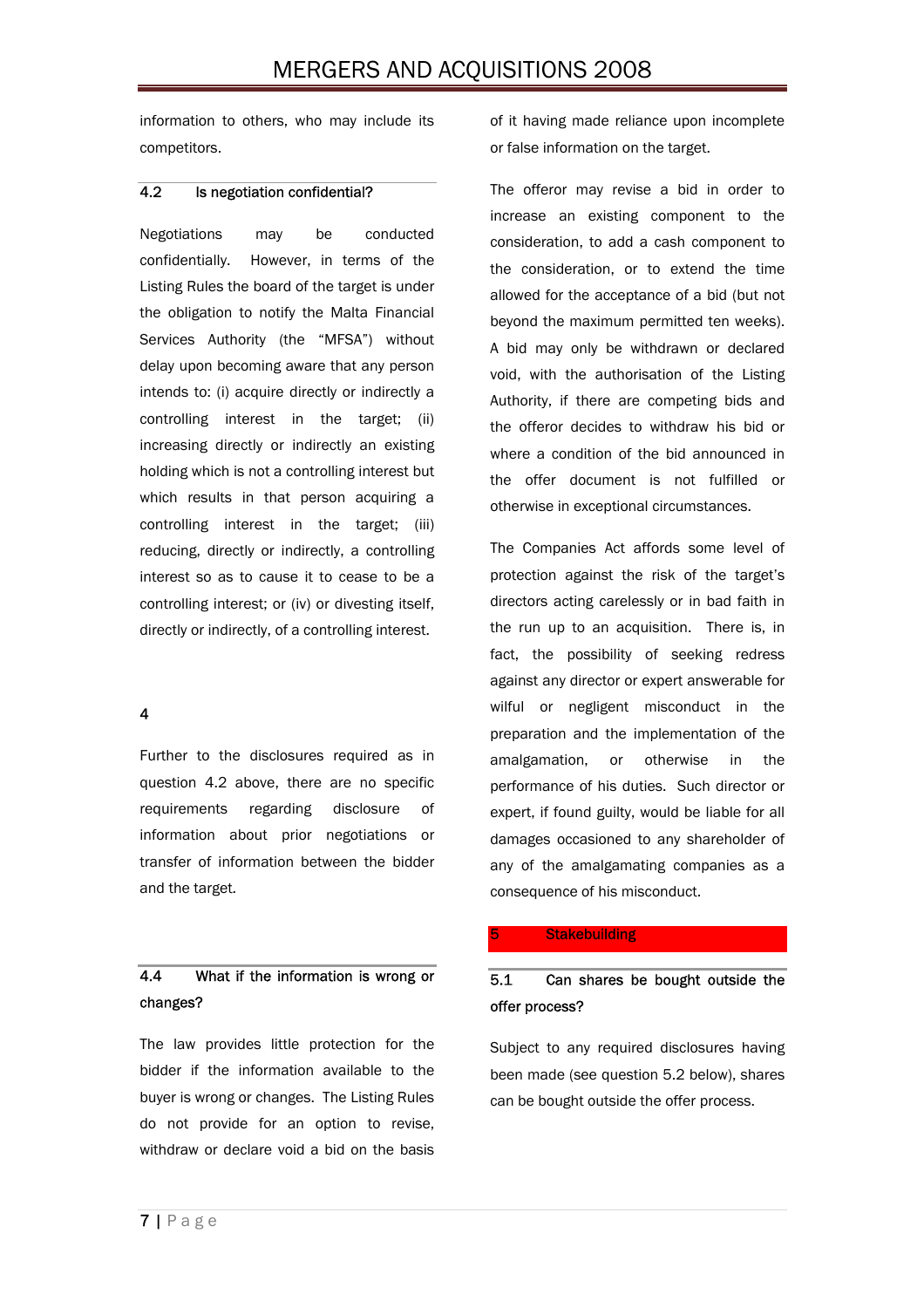#### 5.2 What are the disclosure triggers?

If a member's shareholding surpasses the threshold of 5% of the issuing company's shares (to which voting rights are attached), the company is under the duty to immediately inform such member of his obligation to notify the company itself as well $(i)$ as the Listing Authority. When a member acquires or disposes of shares (to which voting rights are attached) and the proportion of such shares exceeds or falls<sub>(ii)</sub> below the thresholds of 5%, 10%, 15% 20%, 25%, 30%, 50%, 75% and 90% of the company, the member is under the duty to notify the company and the Listing Authority.

Under Chapter 18 of the Listing Rules, within seven days of acquiring a controlling interest in the company, an offeror is obliged to inform the Listing Authority of a bid and must announce his decision to launch the bid. Such a bid must be announced only after: the offeror ensures that he can fulfil in full any cash consideration, if such is offered; and/or after taking all reasonable measures to secure the implementation of any other type of consideration.

Not later than 21 calendar days from announcing his decision to launch a bid, the offeror shall draw up and make public an offer document containing the information necessary to enable the holders of the offeree company's securities to reach a properly informed decision on the bid, which offer document shall be communicated to the Listing Authority prior to it being made available to the public.

Furthermore, not later than ten calendar days from the closing of the acceptance

period, the offeror and the target must inform the Listing Authority and make public the necessary, relevant and complete results of the takeover. Such an announcement would need to contain the following information:

the absolute number of securities of every kind of securities acquired by the offeror during the acceptance period;

the ratios of the different classes and types of securities that were included in the takeover bid; and

separate calculations for the participation and voting rights acquired by the offeror and persons acting in concert.

#### 5.3 What are the limitations?

Provided the offeror complies with any disclosure obligations and, when required, the obligation to make a mandatory bid to protect minority shareholders in a company, there are no limitations on the ability to accumulate shareholdings outside the offer process.

#### **Deal Protection**

#### 6.1 Are break fees available?

There are no rules specifically addressing availability of "break fees" or similar payments. Where any agreement is entered into (e.g. in the case of a merger process or in the case of any separate share purchase transaction), the parties thereto are free to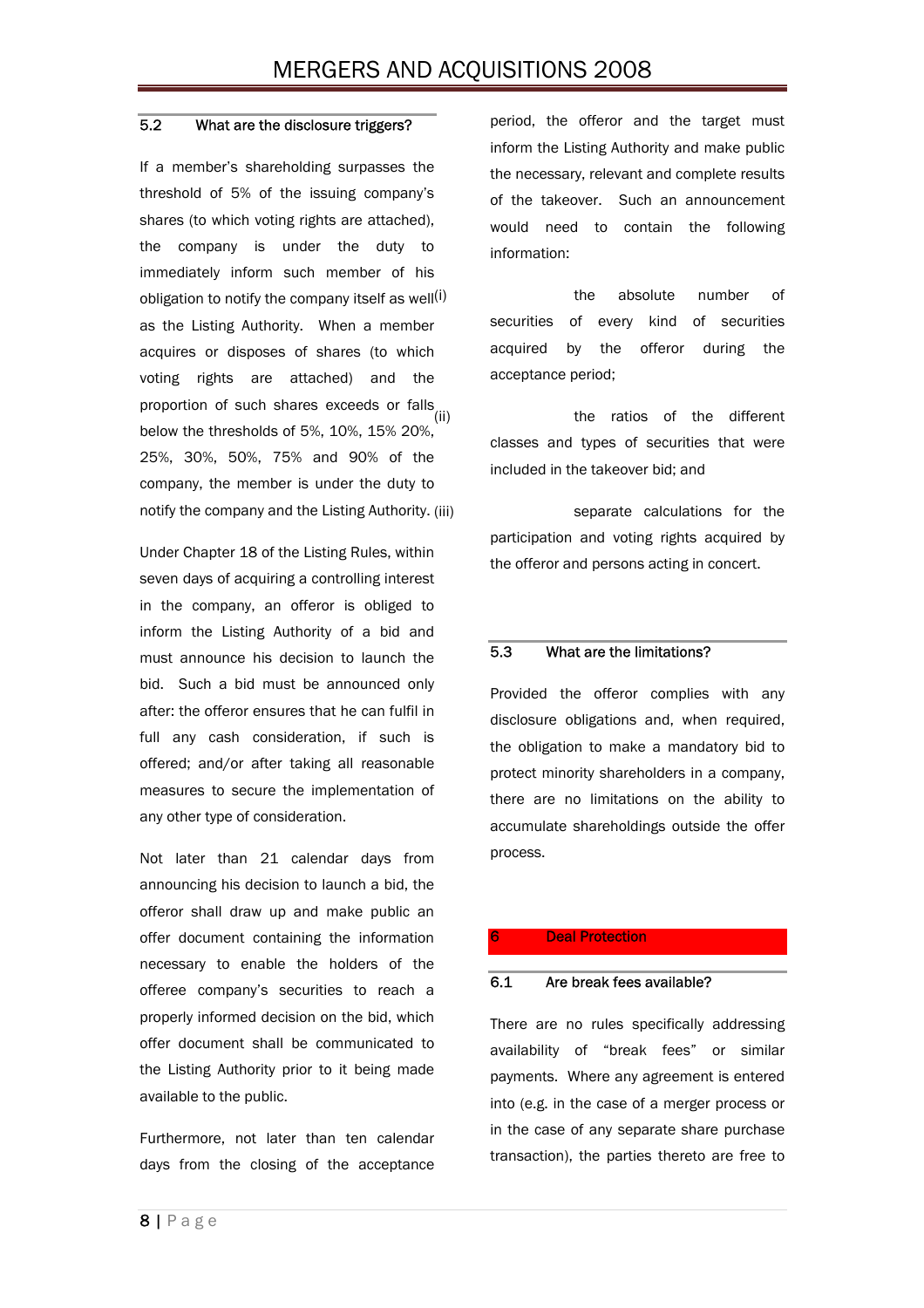# MERGERS AND ACQUISITIONS 2008

make provision for break fees or payments of that nature.

# 6.2 Can the target agree not to shop the company or its assets?

Maltese law imposes no restriction and a target may agree that it will not seek alternative or competing bids, provided the target board exercises its general duty of care and acts in the interests of the shareholders.

It is important to note that a target board's decision to seek alternative bids does not require the authorisation of the shareholders in general meeting.

## 6.3 Can the target agree to issue shares or sell assets?

From the time the target board receives the information that a decision has been taken to make a bid until the result of the bid is published or the bid lapses, the target board must seek the authorisation of the shareholders in general meeting before taking any action which may result in the frustration of the bid and in particular before issuing any shares which may result in a lasting impediment to the offeror's acquiring control of the target.

Furthermore, if the target has received a takeover notice or has reason to believe that a bona fide offer is imminent, the target board may not agree to take any action which could effectively result in an offer being frustrated or the holders of securities of the target being denied an opportunity to decide on the merits of an offer.

The target board is in a position to permit the issue of shares or sale of assets only if such action:

(i) has been approved by an ordinary resolution of the target;

(ii) is taken or permitted under a contractual obligation entered into by the target, or in the implementation of proposals approved by the target board, and the obligations were entered into, or the proposals were approved, before the target received the takeover notice or became aware that the offer was imminent; or

> where (i) and (ii) do not apply, the action is taken or permitted for reasons unrelated to the offer with the prior approval of the Listing Authority.

# 6.4 What commitments are available to tie up a deal?

There are no specific rules established or specific legal instruments available in this respect.

#### **Bidder Protection**

### 7.1 What deal conditions are permitted?

The Listing Rules do not expressly set out any limitation on the nature or level of conditions that may be included in the terms of a bidder's offer. Listing Rule 18.22.8 in fact makes reference to *"any conditions to which the bid is subject"* when outlining the information which should be specified in the offer document to be drawn up and made public by the offeror following the announcement of a decision to launch a bid.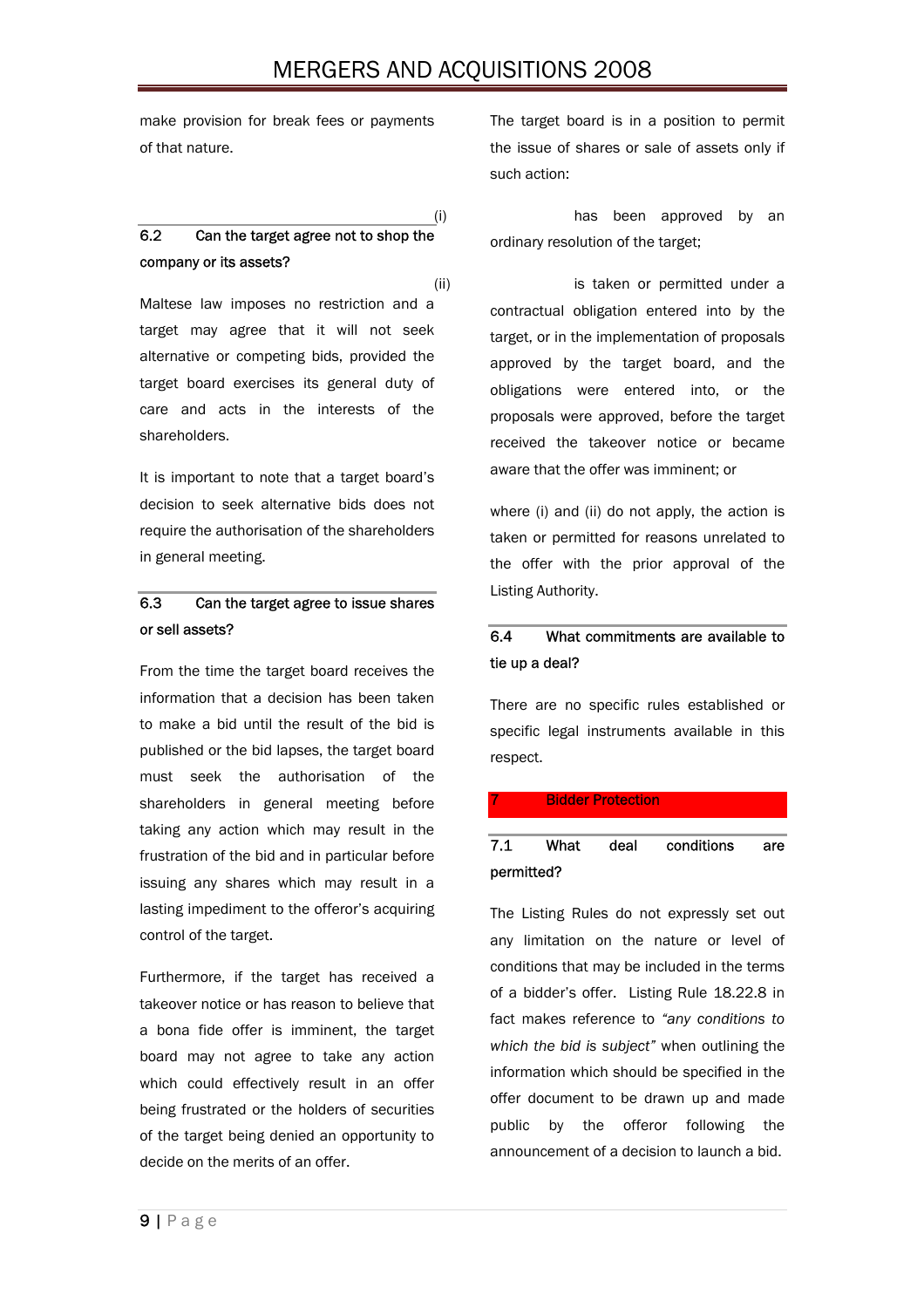# 7.2 What control does the bidder have over the target during the process?

The bidder could already have a form of control over the target (as a shareholder or otherwise) at the time the offer is made. However, otherwise there are no specific legal mechanisms to allow the offeror to exercise any control over the target before or during the offer process.

### 7.3 When does control pass to the bidder?

The bidder can effectively exercise direct control over the target as from the first general meeting immediately following the acquisition of sufficient shares and voting rights to exercise control.

## 7.4 How can the bidder get 100% control?

The Listing Rules provide for squeeze-out rights and sell-out rights.

Where the offeror holds at least 90% of the capital carrying voting rights and 90% of the voting rights in the target, or where, following acceptance of the bid, the offeror has acquired or has firmly contracted to acquire securities representing at least 90% of the target's capital carrying voting rights and 90% of the voting rights comprised in the bid, the offeror has the right (squeeze-out right) to require the minority shareholders to sell him their securities at a fair price and shall take the same form as the consideration offered in the bid or, alternatively, in cash.

A holder of remaining securities following a bid made to all holders of the target's securities for all of their securities may require the offeror to acquire his securities at a fair price, which shall take the same form as the consideration offered in the bid or, alternatively, in cash (sell-out right).

The squeeze-out and sell-out rights may be exercised within three months at the end of the time allowed for acceptance of the bid.

#### **Target Defences**

# 8.1 Does the board of the target have to tell its shareholders if it gets an offer?

The law does not deal specifically with this issue and it is not specified whether the target board should or should not disclose to its shareholders the offer and/or the public information received from the potential bidder, thus leaving this to the discretion of the board.

However, in the period between the board receiving information that a decision has been taken to make a bid until the result of the bid is published or the bid lapses, the shareholders must be informed and their authorisation sought before the board takes any action which may result in the frustration of the bid and in particular before issuing any shares which may result in a lasting impediment to the offeror's acquiring control of the target.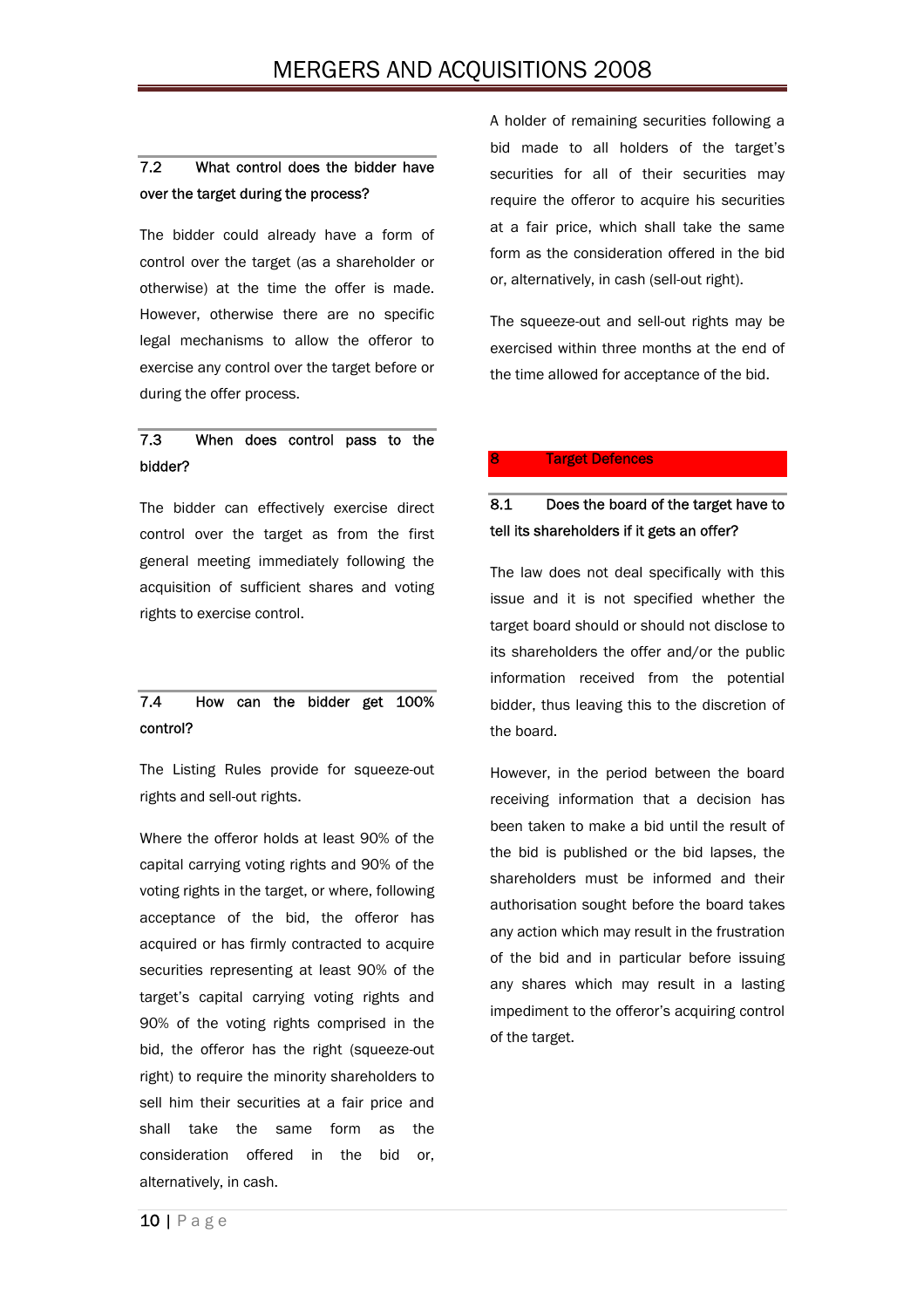### 8.2 What can the target do to resist change of control?

The Listing Rules limit the actions the target company may take when it has received a takeover notice or has reason to believe that a bona fide offer is imminent (see question 6.3).

However, the target board is entitled to seek alternative offers upon its own initiative.

#### 8.3 Is it a fair fight?

At the outset it must be highlighted that prior to the introduction of Chapter 18 of the Listing Rules, the regulation in Malta of takeovers was practically inexistent. Through the inception of minimum guidelines for the conduct of takeover bids and measures seeking to ensure an adequate level of protection for holders of securities in companies which are the subject of a takeover bid, the previously outright balance in favour of the bidder has, at least, been redressed. The squeeze out and sell out mechanisms, coupled with the burdens of disclosure and authorisation requirements, have indeed served to render the position of the bidder less overbearing than it may have previously been perceived to be.

#### **Other Useful Facts**

# 9.1 What are the major influences on the success of an acquisition?

Since takeovers of smaller and more closely knit companies, which do not have their shares publicly traded on a regulated market, are by far more common in Malta any takeover attempt aimed at obtaining control over the target will primarily depend on soliciting the majority shareholder(s) to sell their shares. Thus, such sale-purchase transaction would generally be treated on an individual basis and not within the scope of a regulated take-over bid.

#### 9.2 What happens if it fails?

In the event that the offer was not successful the offeror is not authorised to make a new offer for the same offeree company during a period of one year from when the bid lapses.

#### 10 Updates

10.1 Please provide, in no more than 300 words, a summary of any new cases, trends and developments in M&A Law in your country.

Since accession to the European Union in May 2004, and fuelled by the favourable economic and market conditions prevalent for the best part of 2006 and 2007, not least of which the relatively cheap and easy access to credit available on international markets, combined with the attractive corporate law and regulatory environment, Malta has seen the M&A market flourish during 2006 - 2007.

This expansion in M&A activity has been further sustained in 2007 by the consolidation of Malta's favourable tax treatment for foreign companies as vehicles